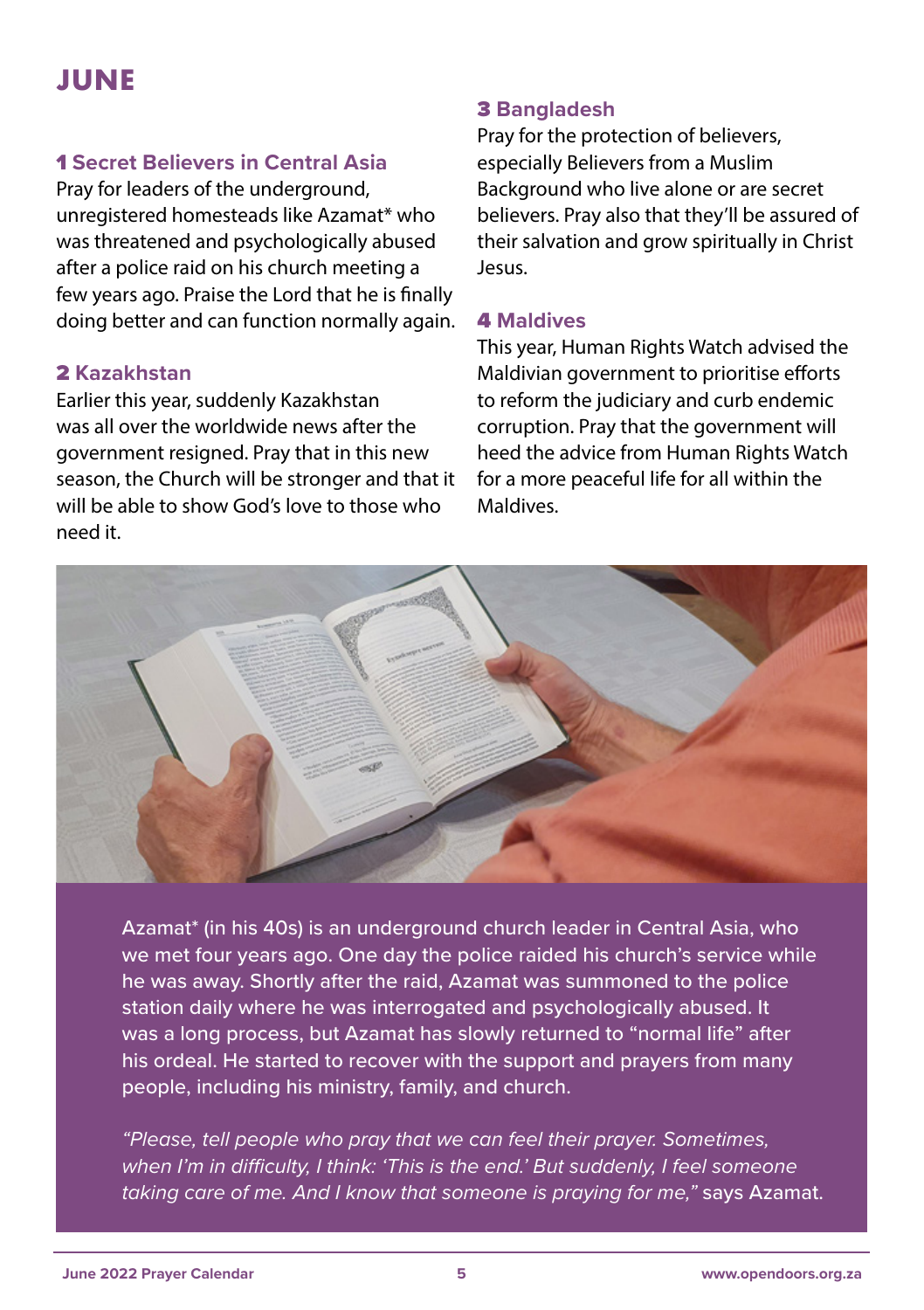## 5 **Sri Lanka**

An elderly couple that converted to Christianity were stripped of all social welfare services and other subsidies that are provided to the elderly in their village. Pray for God to provide and raise people to take care of them.

#### 6 **Indonesia**

In Indonesia, more and more young people aged 17-18 have converted to Christianity in the past year. Pray for God's wisdom, courage and grace over these young Believers from a Muslim Background as they follow Jesus.

#### 7 **Vietnam**

Praise the Lord for the Cow Bank Project. Ultimately, it helps Christian families build their own houses, invest in a farm, send their children to school, put food on their tables, and give tithes. Pray that our partners will be able to expand this project.

#### 8 **Laos**

Many believers face expulsion from their homes by those who despise Christians. Pray that the Lord will continue to strengthen the faith of these believers and believers who were kicked out because they believe in Jesus.

## 9 **China**

The Chinese government continues to limit the scope of public sharing of faith and force all religions to fall in line with Chinese socialism. Pray that the Church can find alternative ways to grow its relationship with the Lord despite the hardship.

## 10 **Sri Lanka**

Sharifa (21) has been attending church secretly. Her family constantly pressures her to return to Islam. Pray for an unwavering

faith for Sharifa and many other young converts who are persecuted by their families because of their faith.

## 11 **Algeria**

Pray for strength and wisdom for church leaders as they lead churches under pressure. It can be hard to make the right choices. Pray also for believers as the pressure in daily life from authorities or individual persecutors is taking a toll on them.

## 12 **Persecution Sunday**

As we remember the start of persecution in the early Church, pray for Open Doors Southern Africa as we host an online event and speak in churches about this day and the plight of our persecuted family around the world. May it be a blessed day as the Word of God goes out.

#### 13 **Iraq**

The crimes of Islamic State are still echoing in the country seven years later. Pray that as many deal with the trauma of what they endured at the hands of IS that they will cling to the hope they have in Christ and will be able to testify of His goodness.

## 14 **Syria**

Many believers across the world have been praying for 11 years now that the war and the effects of the war will come to an end. Please continue to stand in prayer with our family in Syria and us for the war to end.

#### 15 **Lebanon**

The people in Lebanon are in a dire situation. Economically it has been extremely hard. The wars in the region (Iraq and Syria mainly) have resulted in massive numbers of refugees in the country. Pray for good and trustworthy governance amid these struggles.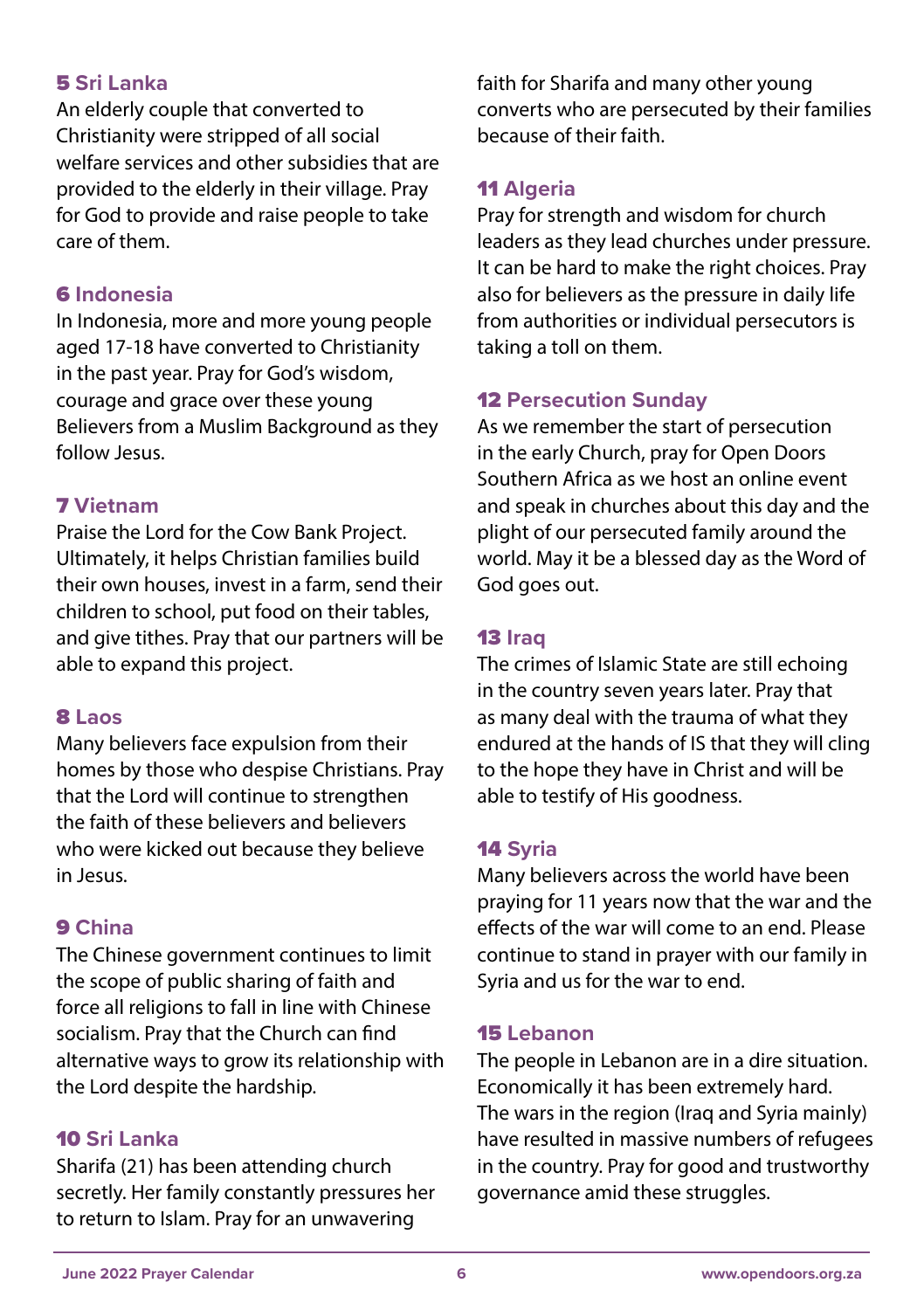

# 16 **Youth worldwide**

Today, our country commemorates the Soweto youth uprising of 1976. Pray with us for our youth in South Africa and across the world, who face many challenges in a changing society. Pray that the Holy Spirit will work in their lives and help them navigate these challenges.

## 17 **Nigeria**

Thank the Lord for Pastor Andrew's love for his flock and his faithful ministry to them. Praise the Lord for the fact that He is sustaining His Church in Nigeria despite the brutal persecution they face. Pray that He will equip the Church with many more "Andrews".

#### 18 **Tunisia**

Pray for the Lord to uplift Belhsen\*, who at

some point moved to another part of the country to share the Gospel. He was heavily persecuted in the new area and had to return to his old city. He is very discouraged by the whole ordeal.

## 19 **Libya**

There aren't many believers in Libya, and those who have come to faith often run into serious problems like Maha\*, who is struggling in her marriage because of her faith. Pray for a solution for her.

# 20 **Palestinian Territories**

Pray for priests and pastors who need wisdom and strength in serving their people, especially now where the burden on leaders is heavy as many struggle with the loss of work and income. Pray that they'll experience Jesus's offer to carry their burdens.